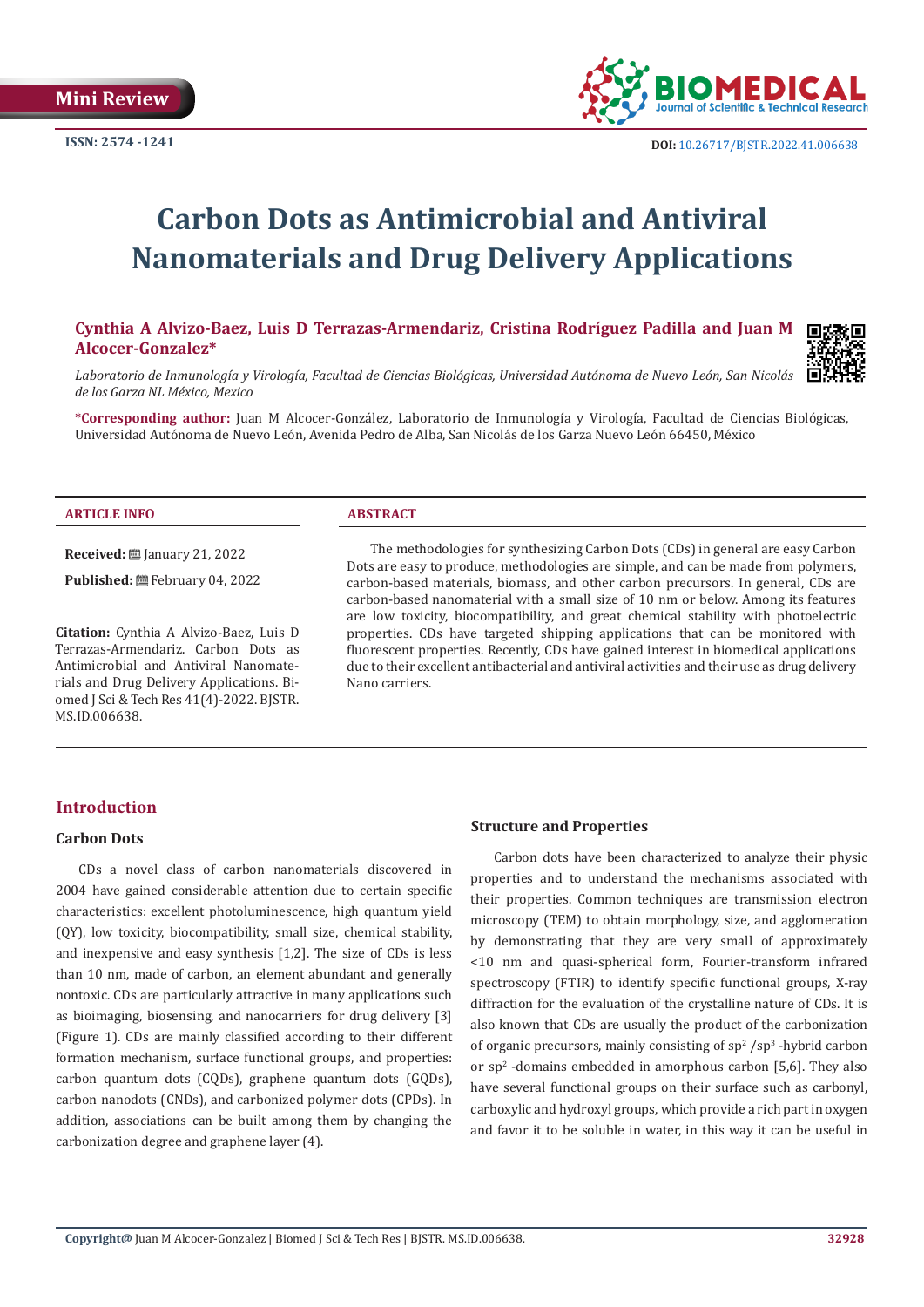a wide variety of applications [7]. Carbon dots offer the flexibility to be able to manipulate both their structure and their properties depending on what type of carbon and organic molecules are made [8]. CDs have great properties such as

- **1)** Optical absorption depending on the method of synthesis,
- **2)** Excitation-dependent photoluminescence. The fact that the emission color of the CDs can be adjusted according to the

excitation wavelength makes it very attractive for various applications.

- **3)** Photo induced electron transfer,
- **4)** Electrochemoluminescence,
- **5)** Proton adsorption and
- **6)** Low toxicity [3,9].



**Figure 1:** Biomedical applications of Carbon Dots.

#### **Synthesis of Carbon Dots**

According to the strategies, there are two types of synthesis ''top-down'' and ''bottom-up'' [10]. The top-down approaches include arc discharge, acidic exfoliation, laser ablation electrochemical oxidation, and microwave-assisted hydrothermal synthesis, where CDs formed from a larger carbon structure. This advantage is abundant raw materials, large-scale production, and simple operation [7]. The obtained CDs generally present graphite-like structures with weak fluorescence luminescence is a synthetic process and requires complex steps [11]. In the bottom-up synthesis, it has been used small molecules carbonized as precursors for example citric acid. This technique is efficient to produce fluorescent CDs. It has been produced under simple and mild conditions through microwave or hydrothermal reactions [12].

#### **CDs Antimicrobial Activity**

One of the biggest public health problems that fear is antibiotic resistance. This is due to the abuse of antibiotics, which has allowed new mechanisms of Resistance to be generated that is why new strategies are needed that are fast, easy to produce, affordable.

These strategies include Carbon dots since it has been reported to have antimicrobial activity, due to its photosensitizer properties to produce oxidative stress by ROS and attack a wide range of microbes in the following ways: with physical or mechanical damage to the cell wall, disrupting the EPS matrix, causing biofilm splitting, inhibiting growth and even killing [13] Heteroatoms in carbon dots enhance the generation of ROS due to extra free electron incorporation in carbon dots. The functional characteristics of Carbon dots depend strictly on the precursors from which they are made, solvents that are used, as well as the functional groups of their surface. It has been shown that depending on the load of the carbon dot interacts or not with the bacteria. Something more interesting is that when preparing the CDs they can incorporate heteroatoms; they are called doped CDs, to make their activity more powerful [14]. Another strategy is to combine CDs with antimicrobial agents for example sodium hypochlorite (NaOCl), hydrogen peroxide (H<sub>2</sub>O<sub>2</sub>) to reach the maximum antimicrobial effect [15].

#### **CDs Antiviral Activity**

Viral diseases continue affecting millions of people around the world causing serious problems, many alternatives have been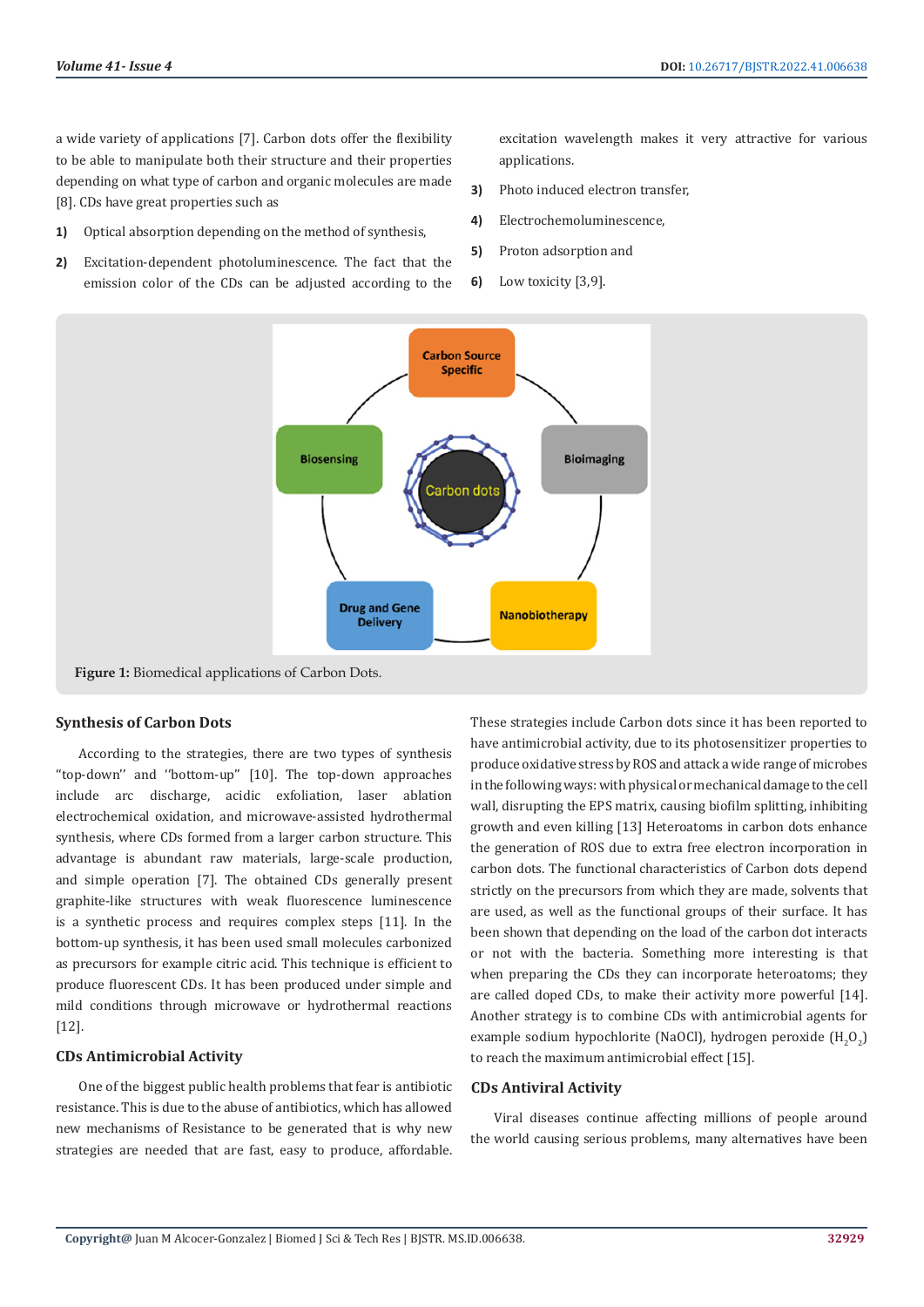proposed to try to avoid them, and one of the strategies is CDs based on different carbon sources and synthesis methods, which can bind to viral proteins to stop multiplication or blocking the entry of the virus into the cell. The studies that exist are very recent but this activity has already been demonstrated with CDs from different methods and precursors, for example, curcumin carbon dots to prevent the entering and replication of coronavirus, benzocaine carbon dots to prevent the attachatchment of dengue, and zika virus, carbon dots to inhibit the binding of human norovirus, glyzhyrric acid carbon dots to inhibit the replication of herpes virus, boronic acid functionalized carbon dots to prevent entry step of human immunodeficiency virus 1, etc. The action of the CDs depends on the size, Surface, and load [16,17]. Lin et al., 2019 have suggested that C-dots can act at different levels of infection [18]. Actually, with the SARS-COV2 coronavirus pandemic in which there are no drugs to completely cure, CDs have been proposed as alternatives to stop the infection inside people's bodies or detect it [16]. In a study conducted by Lai-Di Xu et al 2021, they used a new lateral flow immunochromatography technology in which they used red emission-enhanced CDs based-silica spheres as signals to detect SARS-COV2. In addition, the incorporation of the desired functional groups with QDs could effectively interact with the virus input receptors and affect genomic replication [19].

There are already some analyses that suggest that the cationic surface charges of CQDs interact with the negative RNA chain of the virus-producing reactive oxygen species within SARS-COV2. Also incorporating some specific functional groups to these CQDs would interact with the virus receptors and thus inhibit replication. One of the areas of opportunity to attack the SARS-COV2 virus is to look for alternatives to make CDs more efficient, perhaps using natural compounds to make them such as curcumin [20]. In general, we are facing a new field of research because although it has been shown that CDs have antiviral activity, many of these are *in vitro* and *in vivo* there are few so it is necessary to do more to understand the mechanism of action and know the real potential of these.

### **Conclusion**

CDs have emerged as a new type of Nano carrier, breaking down barriers of production methodologies using carbon abundant raw materials and have begun to take an important place as nanomaterials with great potential for applications in the field of biomedicine. The antimicrobial and antiviral properties of CDs give them a promising future as new nano-drugs against resistant and emerging pathogens.

#### **References**

1. [Makabenta JMV, Nabawy A, Li CH, Schmidt-Malan S, Patel R, et al. \(2021\)](https://www.nature.com/articles/s41579-020-0420-1)  [Nanomaterial-based therapeutics for antibiotic-resistant bacterial](https://www.nature.com/articles/s41579-020-0420-1)  [infections. Nat Rev Microbiol 19: 23-36.](https://www.nature.com/articles/s41579-020-0420-1)

- 2. [Himaja AL, Karthik PS, Singh SP \(2015\) Carbon Dots: The Newest](https://pubmed.ncbi.nlm.nih.gov/25755070/) [Member of the Carbon Nanomaterials Family. Chem Rec 15\(3\): 595-615.](https://pubmed.ncbi.nlm.nih.gov/25755070/)
- 3. [\(2017\) R Jelinek Bioimaging applications of carbon-dots Carbon](https://www.intechopen.com/chapters/61703) [quantum dots. Springer, p. 61-70.](https://www.intechopen.com/chapters/61703)
- 4. [Liu J, Li R, Yang B \(2020\) Carbon Dots: A New Type of Carbon-Based](https://pubs.acs.org/doi/10.1021/acscentsci.0c01306) [Nanomaterial with Wide Applications. ACS Cent Sci 6\(12\): 2179-2195.](https://pubs.acs.org/doi/10.1021/acscentsci.0c01306)
- 5. [Nurul Kamilah KA, Tan Huey Ling, Lim Ying Pei, Soaib Mohamad Sufian,](https://www.frontiersin.org/articles/10.3389/fenrg.2021.626549/full) [Abu Bakar Noor Fitrah \(2021\) A Review on Multifunctional Carbon-Dots](https://www.frontiersin.org/articles/10.3389/fenrg.2021.626549/full) [Synthesized From Biomass Waste: Design/ Fabrication, Characterization,](https://www.frontiersin.org/articles/10.3389/fenrg.2021.626549/full) [and Applications. Frontiers in Energy Research 9: 626549.](https://www.frontiersin.org/articles/10.3389/fenrg.2021.626549/full)
- 6. [Asmaa M El-Shafey \(2021\) Carbon dots: Discovery, structure, fluorescent](https://www.degruyter.com/document/doi/10.1515/gps-2021-0006/html?lang=en) [properties, and applications. Green Processing and Synthesis 10: 134-](https://www.degruyter.com/document/doi/10.1515/gps-2021-0006/html?lang=en) [156.](https://www.degruyter.com/document/doi/10.1515/gps-2021-0006/html?lang=en)
- 7. Jin Gao, Mengmeng Zhu, H Huang, Yang Liu, Zhenhui Kang (2017) Advances, challenges, and promises of carbon dots. Inorganic chemistry frontiers 4: 1963-1986.
- 8. [Y Liu, H Huang, W Cao, B Mao, Y Liu, et al. \(2020\) Advances in carbon](https://pubs.rsc.org/en/content/articlelanding/2020/qm/d0qm00090f) [dots: From the perspective of traditional quantum dots. Mater Chem](https://pubs.rsc.org/en/content/articlelanding/2020/qm/d0qm00090f) [Front 6: 1586-1613.](https://pubs.rsc.org/en/content/articlelanding/2020/qm/d0qm00090f)
- 9. [Xia CL, Shoujun Zhu, Tanglue Feng, Mingxi Yang, Bai Yang, et al. \(2019\)](https://onlinelibrary.wiley.com/doi/full/10.1002/advs.201901316) [Evolution and synthesis of carbon dots: From carbon dots to carbonized](https://onlinelibrary.wiley.com/doi/full/10.1002/advs.201901316) [polymer dots. Adv Sci, pp. 6921-6939.](https://onlinelibrary.wiley.com/doi/full/10.1002/advs.201901316)
- 10. [Zeyu Li, Ling Wang, Yu Li, Yiyu Feng, Wei Feng \(2007\) Frontiers in carbon](https://pubs.rsc.org/en/content/articlelanding/2019/qm/c9qm00415g) [dots: Design, properties, and applications. Chem Rev 107: 2411-2502.](https://pubs.rsc.org/en/content/articlelanding/2019/qm/c9qm00415g)
- 11. [Kang C, Huang Y, Yang H, Yan XF, Chen ZP \(2020\) A Review of Carbon](https://pubmed.ncbi.nlm.nih.gov/33238367/) [Dots Produced from Biomass Wastes. Nanomaterials 10\(11\): 2316.](https://pubmed.ncbi.nlm.nih.gov/33238367/)
- 12. [Zhu S, Song Y, Zhao X, Jieren Shao, Junhu Zhang, et al. \(2015\) The](https://link.springer.com/article/10.1007/s12274-014-0644-3) [photoluminescence mechanism in carbon dots \(graphene quantum](https://link.springer.com/article/10.1007/s12274-014-0644-3) [dots, carbon nanodots, and polymer dots\): Current state and future](https://link.springer.com/article/10.1007/s12274-014-0644-3) [perspective. Nano Res 8: 355-381.](https://link.springer.com/article/10.1007/s12274-014-0644-3)
- 13. Wu Y, Li C, van der Mei HC, Busscher HJ, Ren Y (2021) Carbon Quantum Dots Derived from Different Carbon Sources for Antibacterial Applications. Antibiotics 10: 623-647.
- 14. Ghirardello M, Ramos-Soriano J, Galan MC (2021) Carbon Dots as an Emergent Class of Antimicrobial Agents. Nanomaterials 11(8): 1877.
- 15. [Dong X, Liang W, Meziani MJ, Sun YP, Yang L \(2020\) Carbon Dots as](https://www.ncbi.nlm.nih.gov/labs/pmc/articles/PMC6929978/) [Potent Antimicrobial Agents. Theranostics 10\(2\): 671-686.](https://www.ncbi.nlm.nih.gov/labs/pmc/articles/PMC6929978/)
- 16. [Kotta S, Aldawsari HM, Badr-Eldin SM, Alhakamy NA, Md S, et al. \(2020\)](https://www.frontiersin.org/articles/10.3389/fmolb.2020.616575/full) [Exploring the Potential of Carbon Dots to Combat COVID-19. Frontiers](https://www.frontiersin.org/articles/10.3389/fmolb.2020.616575/full) [in Molecular Biosciences.](https://www.frontiersin.org/articles/10.3389/fmolb.2020.616575/full)
- 17. Da Silva Jú[nior A, Macuvele D, Riella H, Soares, Padoin N \(2021\) Are](https://www.sciencedirect.com/science/article/pii/S2238785421001952) [carbon dots effective for ion sensing and antiviral applications? A state](https://www.sciencedirect.com/science/article/pii/S2238785421001952)[of-the-art description from synthesis methods to cost evaluation. J Mater](https://www.sciencedirect.com/science/article/pii/S2238785421001952) [Res Technol 12: 688-716.](https://www.sciencedirect.com/science/article/pii/S2238785421001952)
- 18. Lin CJ, Chang L, Chu HW, Lin HJ, Chang PC, et al. (2019) Small 15: 1-14.
- 19. [Xu LD, Zhu J, Ding SN \(2021\) Immunoassay of SARS-CoV-2 nucleocapsid](https://pubmed.ncbi.nlm.nih.gov/34282816/) [proteins using novel red emission-enhanced carbon dot-based silica](https://pubmed.ncbi.nlm.nih.gov/34282816/) [spheres. Analyst 146\(16\): 5055-5060.](https://pubmed.ncbi.nlm.nih.gov/34282816/)
- 20. [Manivannan S, Ponnuchamy K \(2020\) Quantum dots as a promising](https://www.ncbi.nlm.nih.gov/labs/pmc/articles/PMC7361141/) [agent to combat COVID-19. Appl Organomet Chem 26: e5887.](https://www.ncbi.nlm.nih.gov/labs/pmc/articles/PMC7361141/)